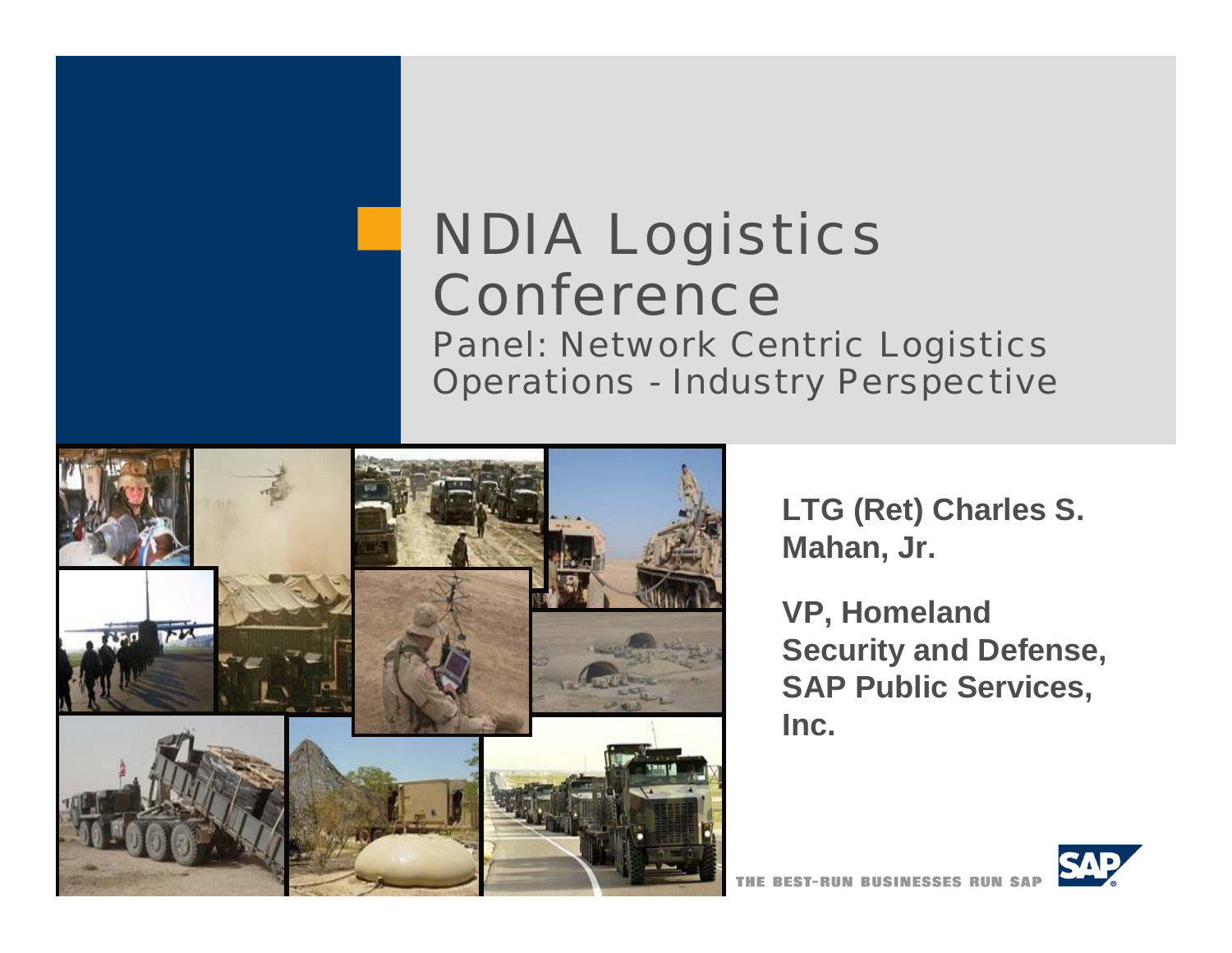### SAP's NCW vision

¾Improve end-to-end, factory to foxhole logistics by enabling the integration of existing legacy systems with new modern technology

¾Facilitate integration of DoD systems with commercial providers to extend the supply chain and improve asset visibility

¾Allow the DoD to create composite applications, which provide unique functionality but are constantly integrated with core IT systems

¾Enable the DoD to redesign business processes that can be adjusted rapidly to satisfy the nations requirements for its armed forces



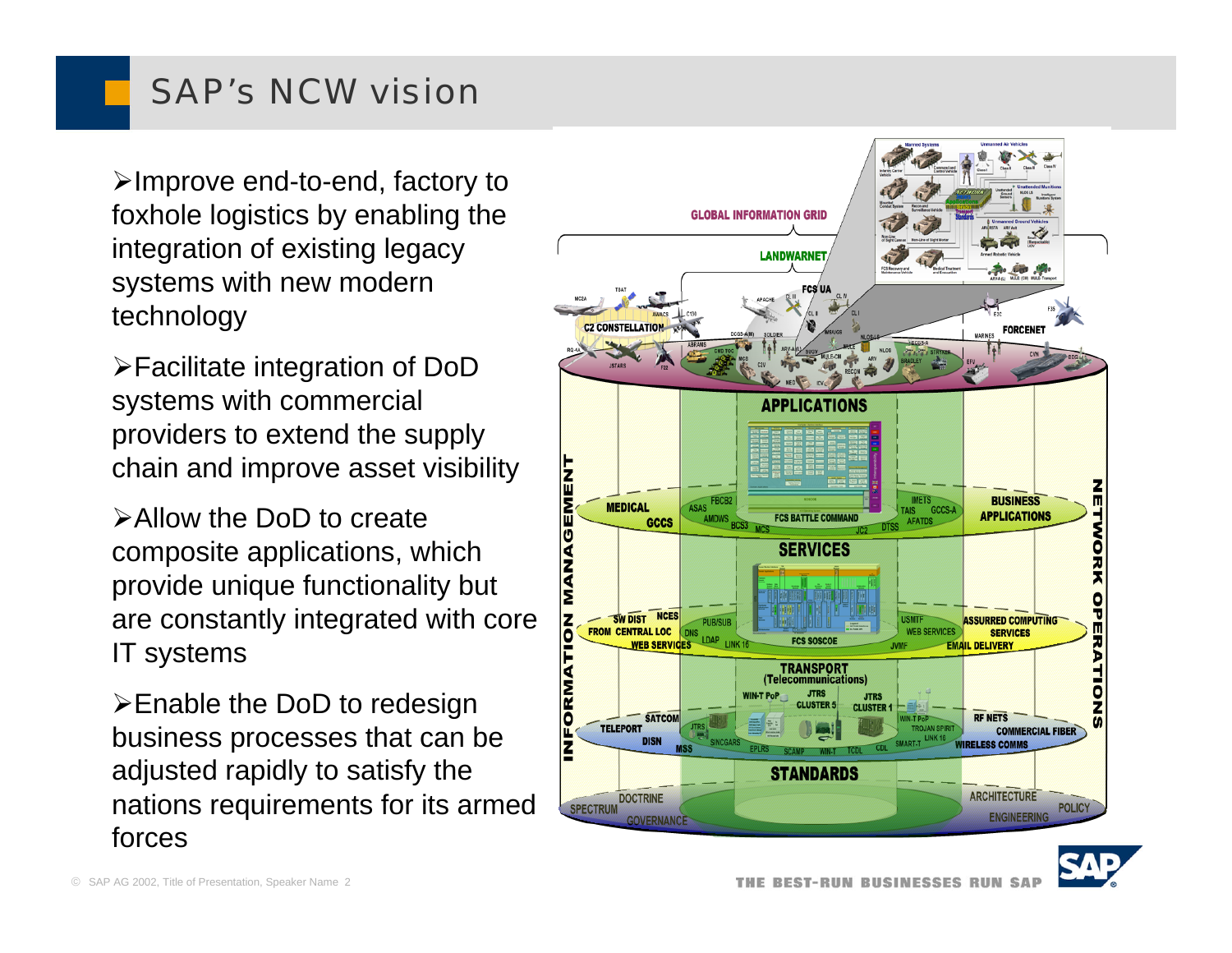# NCW on the Battlefield

### ¾**Theater Readiness Status – How? How often?**

¾ Units, services, capabilities, materiel (autonomic status is best but lacks standardization - challenge)

### ¾**Unit readiness and equipment readiness**

¾ Unclassified information at the small unit level, when aggregated, rapidly becomes sensitive, if not classified

### ¾**Force Multiplier**

- $\triangleright$  Removing the human element in diagnostics
- $\triangleright$  Predictive failure of asset = less failure during critical battlefield situations
- $\triangleright$  Maximize availability over lifecycle of the asset

### ¾**Integrated Demand with Supply Chain**

- $\triangleright$  Accurate spare parts forecasting
	- ¾Minimize stock outs
- $\triangleright$  Integrated with ERP eliminates the bottleneck at last mile
	- ¾Analyze real-time component data across all deployed assets with roll-up dashboards to provide a complete asset availability
- $\triangleright$  Improved financial accuracy
- $\triangleright$  "Lack of visibility and variability is the mother of all inventory..."
- ¾Have to stock more and ship more when you don't know what you need.

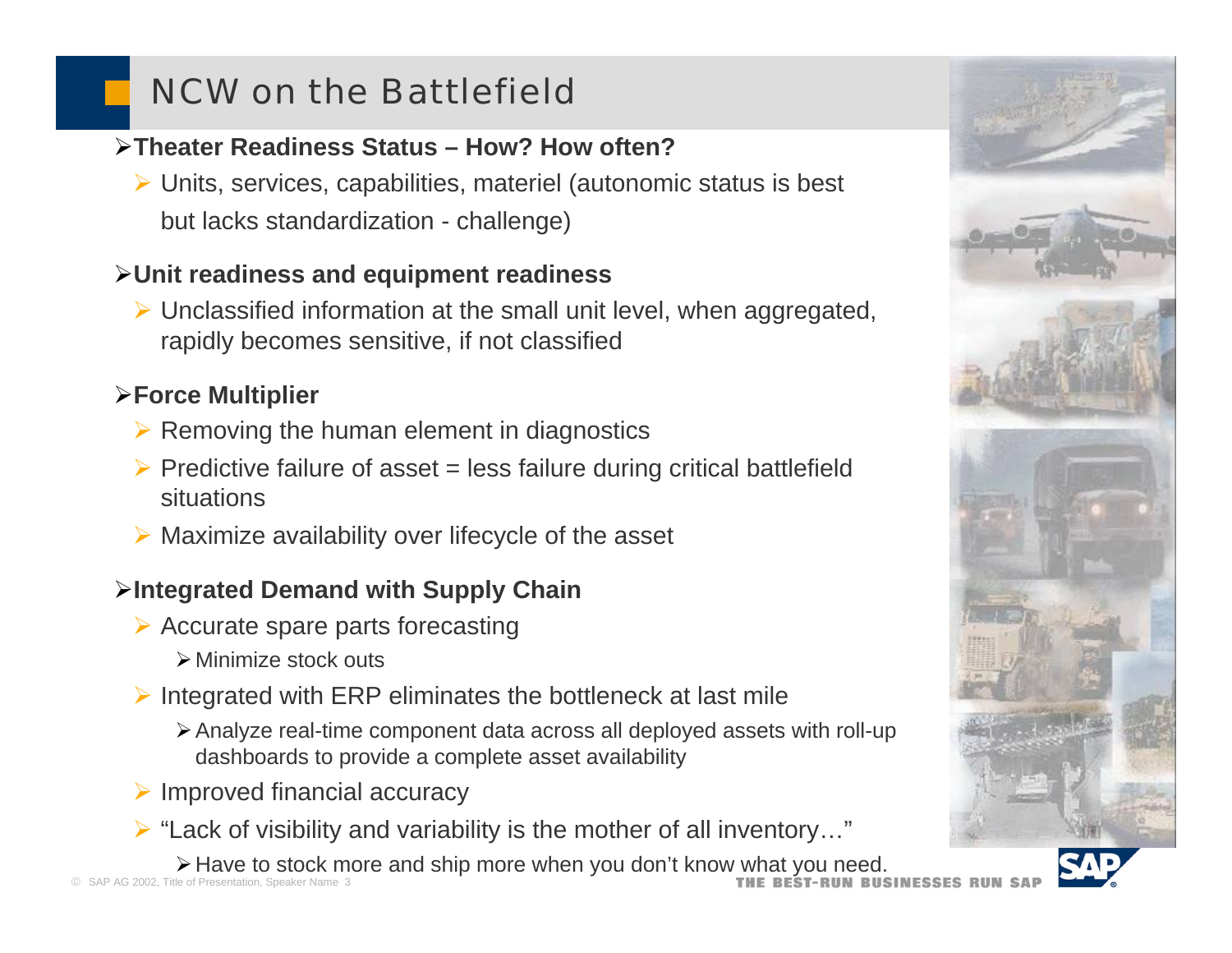## Logistics Technology Enablers

### ¾**UID and the parts explosion capability of new systems**

- $\triangleright$  Reduce (if not eliminate) the significant number of incorrect orders by ensuring that the service member ordering the part can see it
- $\triangleright$  Point and click orders it, finds it in the shipment process
- ¾ Real time status and a series of "interrogators" capable of querying both active and passive RFID tags from a distance and enables organizations to:
	- ¾Track/find people/equipment/materiel in transit
	- ¾In storage/on the battlefield
	- ¾ Perform inventories (including weapons, munitions, sensitive items, drugs, maps, clothing, supplies, etc) in seconds vice hours/days/weeks
	- $\triangleright$  Search and rescue impact of having an individual carry with them a device that reports location (GPS phone signal).



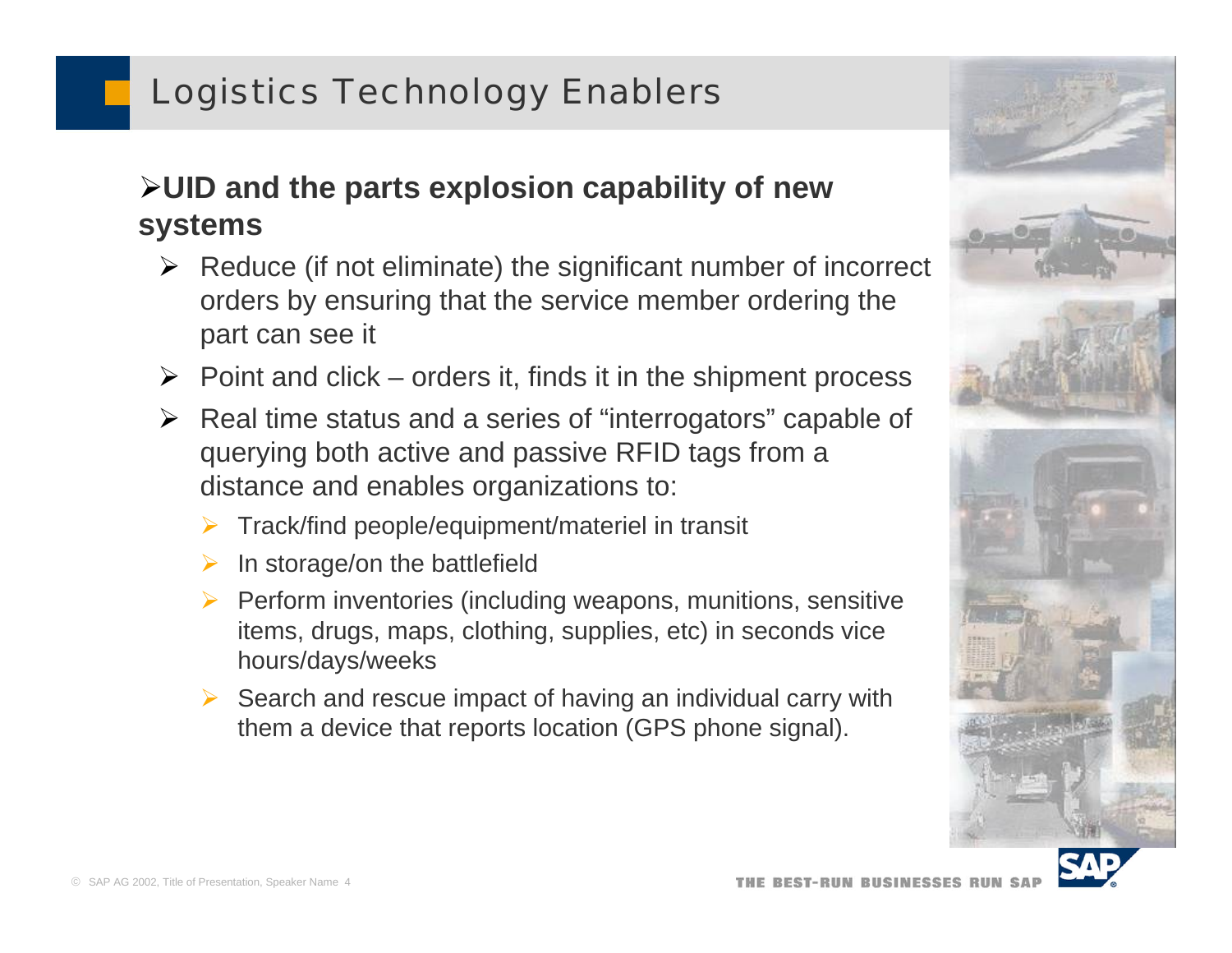### The End State for Logistics

¾**Smart and Reliable –** An asset with reliability, maintainability, and prognostic and health management (PHM) inherent in the design, enabling the entire AL Concept.

¾**Technology Enabled and Supported Maintainer –** Trained maintenance personnel, with information, instructions, tools, parts and materials.

¾**Integrated Training Environment –** Integrated training environment mission-qualified operators and maintainers, regardless of location.

¾**Intelligent Information Infrastructure –** Intelligent information infrastructure that captures, analyzes and identifies system characteristics and interfaces with legacy support systems to provide information on that asset for every user worldwide (Factory to Foxhole)

¾**Performance-Based Best Value Sustainment –** A business approach that equally weighs risk, schedule, cost and technical aspects to provide a cost effective, affordable support system that reduces total cost ownership over the life cycle.